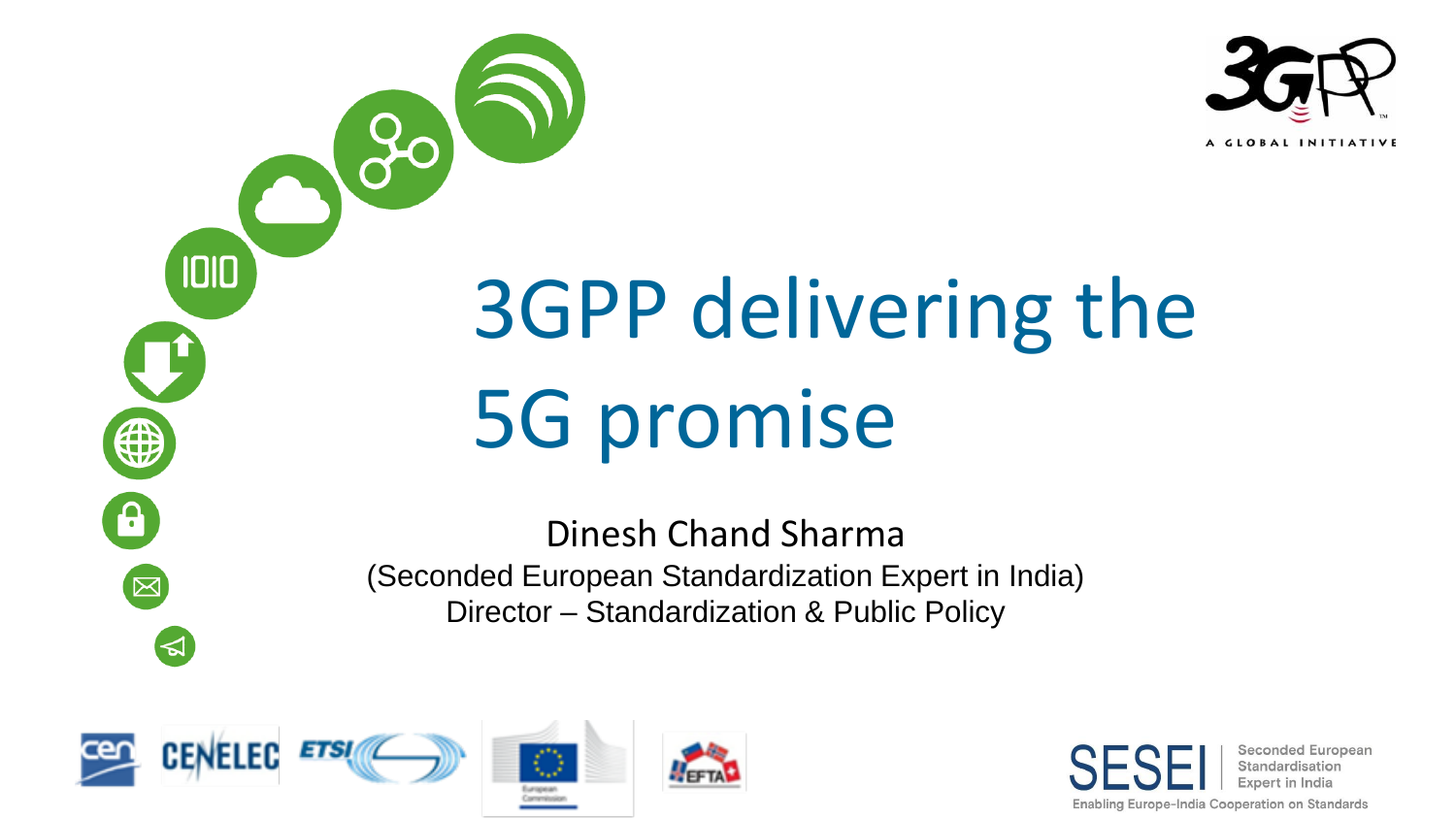### What did partners set out to achieve ?







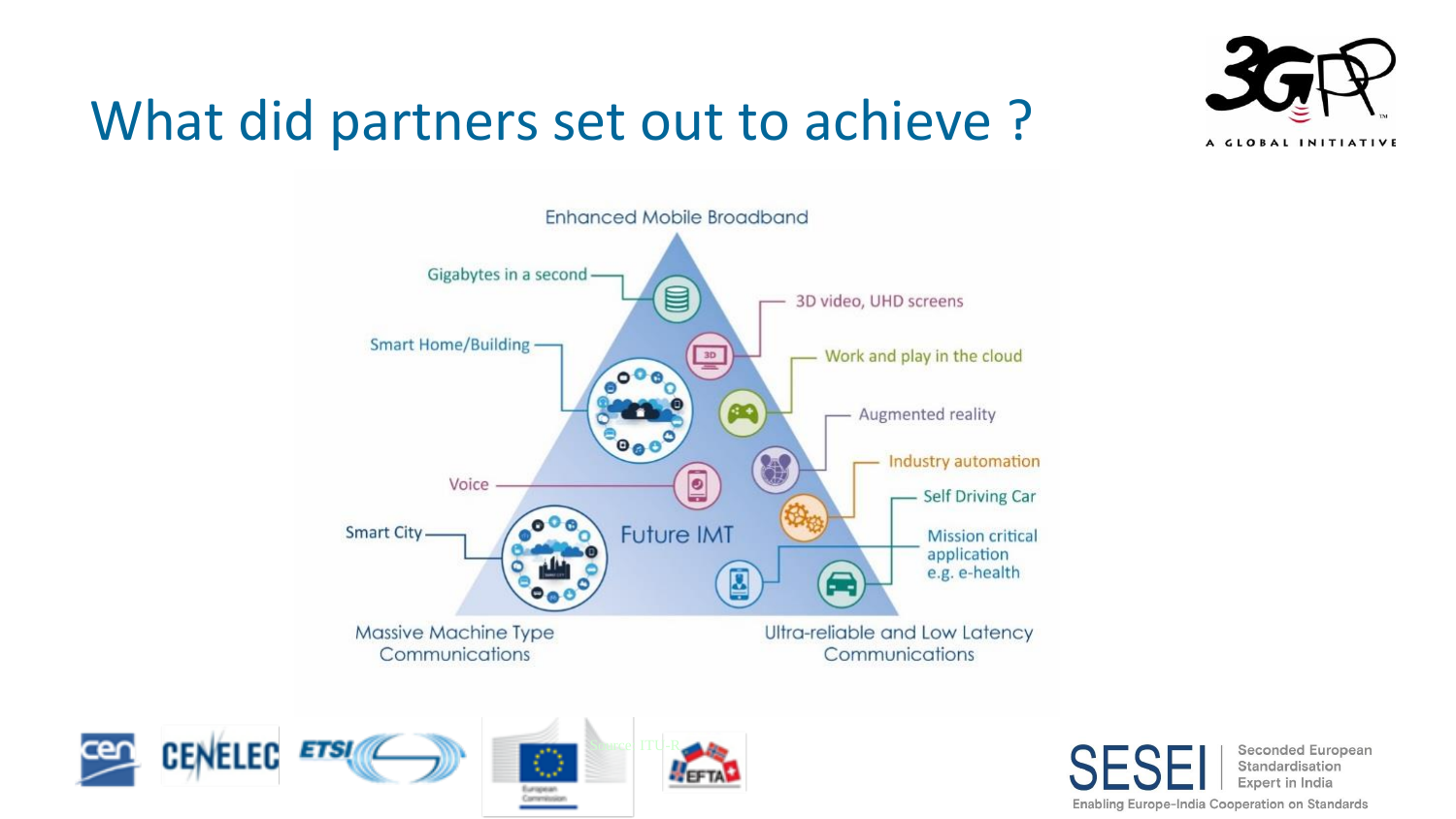### Which is more important?



#### ❑ Evolved Mobile Broadband is important

- The main priority for some early operators
- Business models and revenue streams are well understood
- 5G Phase1 addresses very well this use case family



- ...but so are Ultra-Reliable Low-Latency Communications and Massive Machine Type Communications
	- URLLC features *are* contained in 5G Phase 1
	- URLLC and mMTC to be fully covered in 5G Phase 2





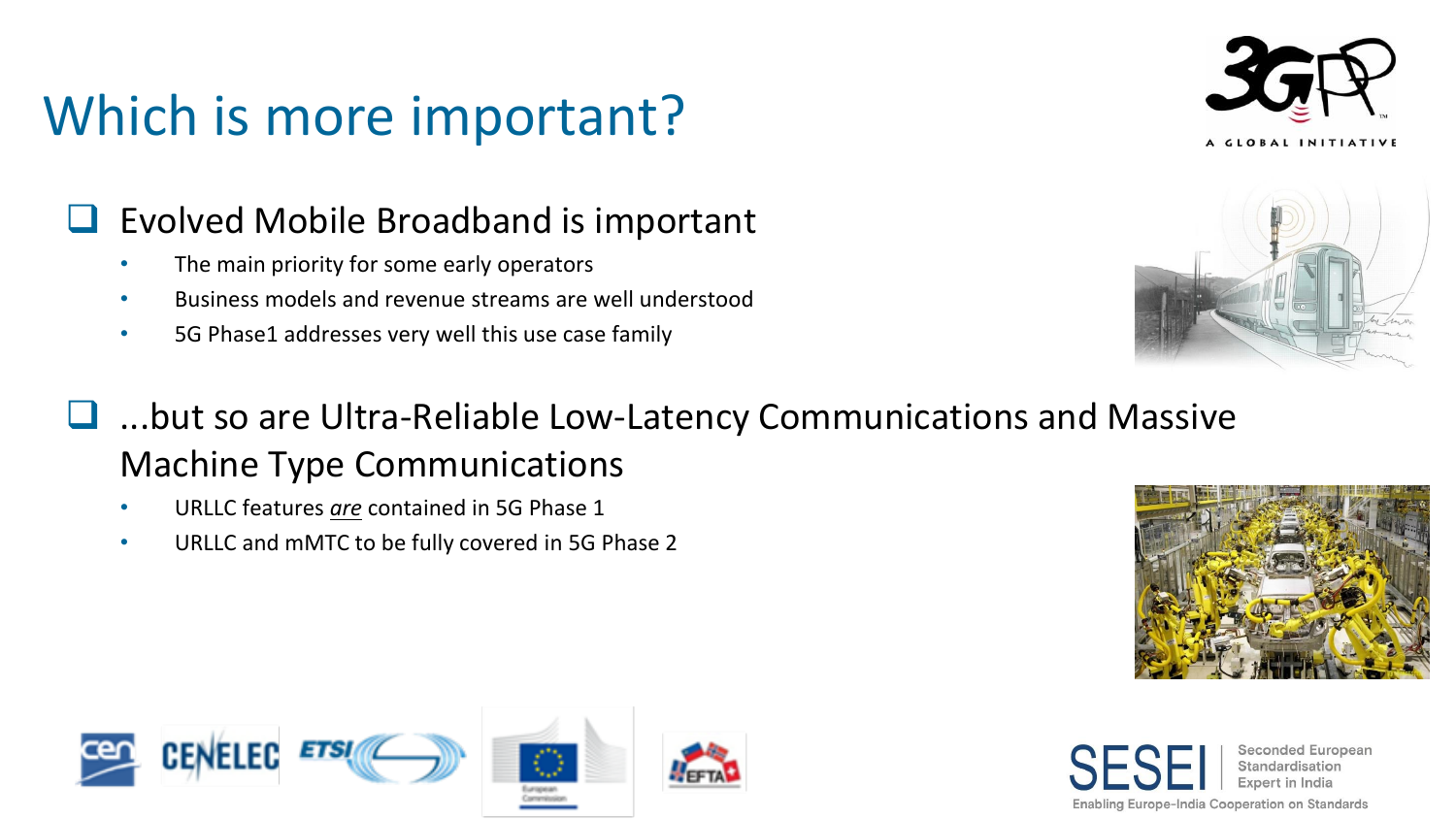## Is 5G just higher data rates ?



#### IMT2020 detailed performance targets are being set by ITU-R as follows:

- 
- 
- 
- 5<sup>th</sup> percentile user spectral efficiency
- 
- 
- 
- 
- 
- 
- 
- 
- 
- 

Peak data rate **[Downlink: 20Gbit/s, Uplink: 10Gbit/s]** • **Peak spectral efficiency** [Downlink: 30bit/s/Hz, Uplink: 15bit/s/Hz] • User experienced data rate [Dense Urban Downlink: 100Mbit/s, Uplink: 50Gbit/s] [Indoor Hotspot, eMBB scenario: Downlink: 0,3bit/s/Hz] • Average spectral efficiency [Indoor Hotspot, eMBB scenario: Downlink: 9bit/s/Hz/TRxP] • Area traffic capacity **butch indoor hotspot (eMBB scenario)**: 10Mbit/s/m<sup>2</sup>] • **User plane latency** [4ms for eMBB, 1 ms for URLLC] • **Control plane latency** [Minimum 20ms, ideally 10ms] • **Connection density EXECUTE:** [eMTC scenario, 1 000 000 devices per km<sup>2</sup>] **Energy efficiency** Energy efficiency **and the stage** at this stage at this stage at this stage at this stage and the stage and the stage and the stage and the stage and the stage and the stage and the stage and the stage • **Reliability in the latter of the COVID-10-5** [URLLC scenario: 1-10<sup>-5</sup>] • **Mobility by Community Community Community Community Community Community**  $[Up to 500 Km/h (Rural eMBB)]$ Mobility interruption time **[eMBB** and URLLC scenarios: 0ms] • Bandwidth **Example 2018** [Minimum 100MHz, Maximum 1GHz]





**Seconded European** Standardisation Expert in India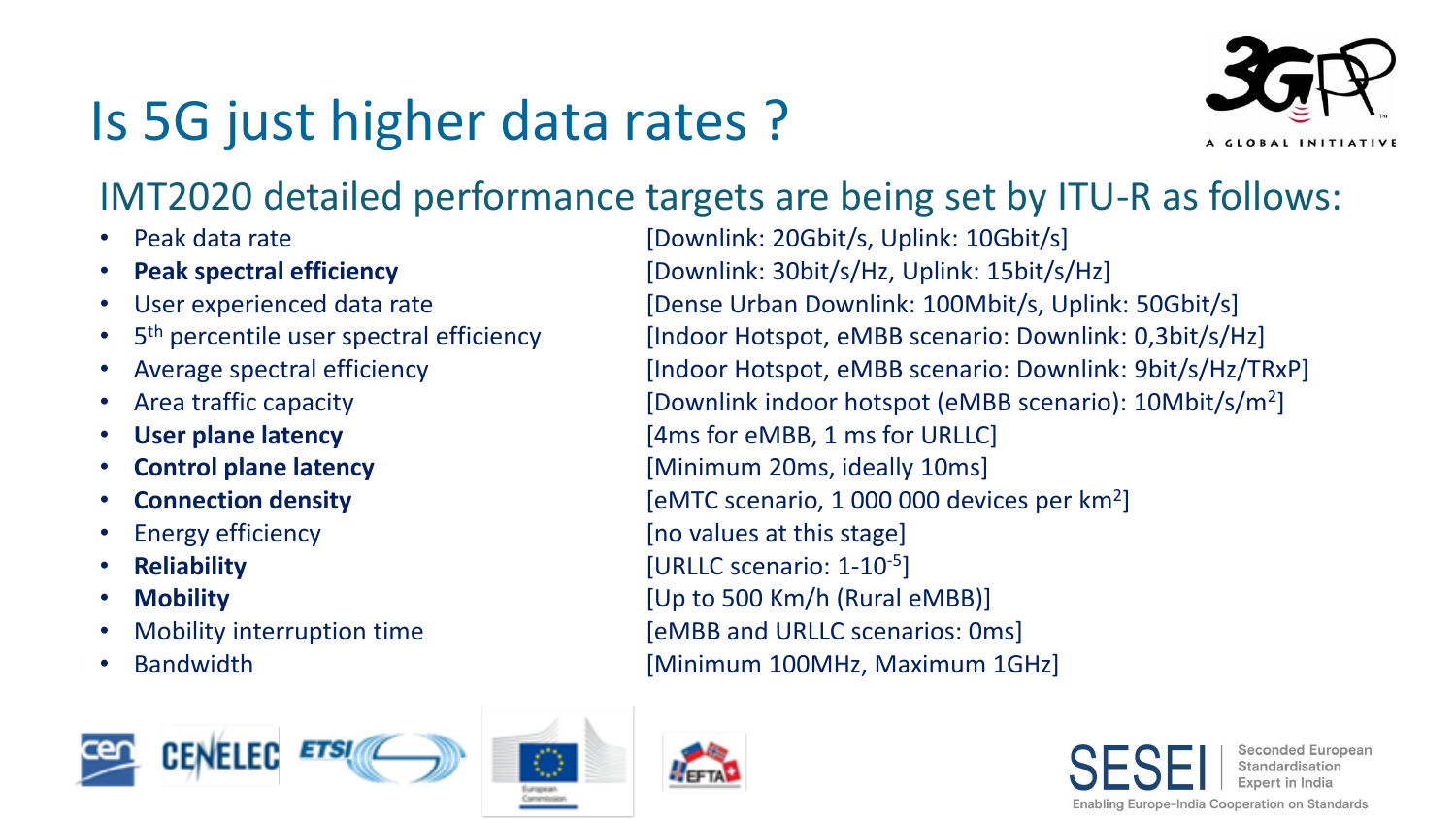### Where did 5G work begin?



#### ❑ 3GPP consultative workshop: Phoenix, September 2015

- 550 experts from industry, government, regulators, research and academia
- Agreed to split 5G Standardization into two phases:
	- **Phase 1** (new radio and core network) to be delivered by **mid 2018** (to address a more urgent sub-set of commercial needs)
	- **Phase 2** to be delivered by **end 2019** (to address all identified use cases and requirements)
- Agreed that 5G standards must address 3 major use case families: **eMBB**, **mMTC**, **URLLC**
- Intention was to enable new industry sectors to benefit from 5G (e.g., **Automotive**, **Health**, **Energy**, **Manufacturing** …)
- ...but 5G building blocks were already being defined in ETSI, e.g.:
	- ETSI ISG Network Functions Virtualization (NFV): started work in 2013
	- ETSI ISG Multi-Access Edge Computing (MEC): started work in 2014



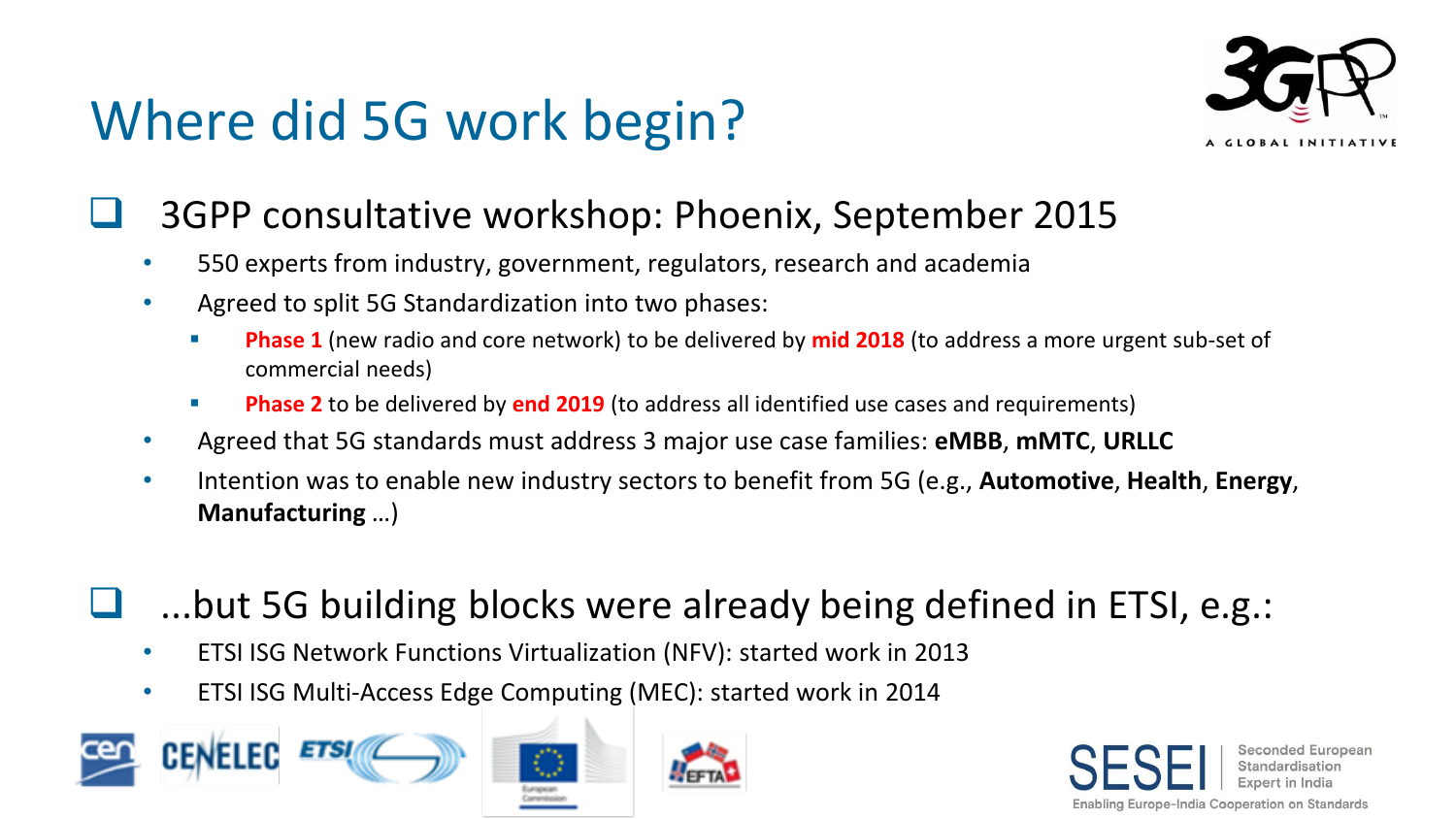### 3GPP specifying a complete 5G system

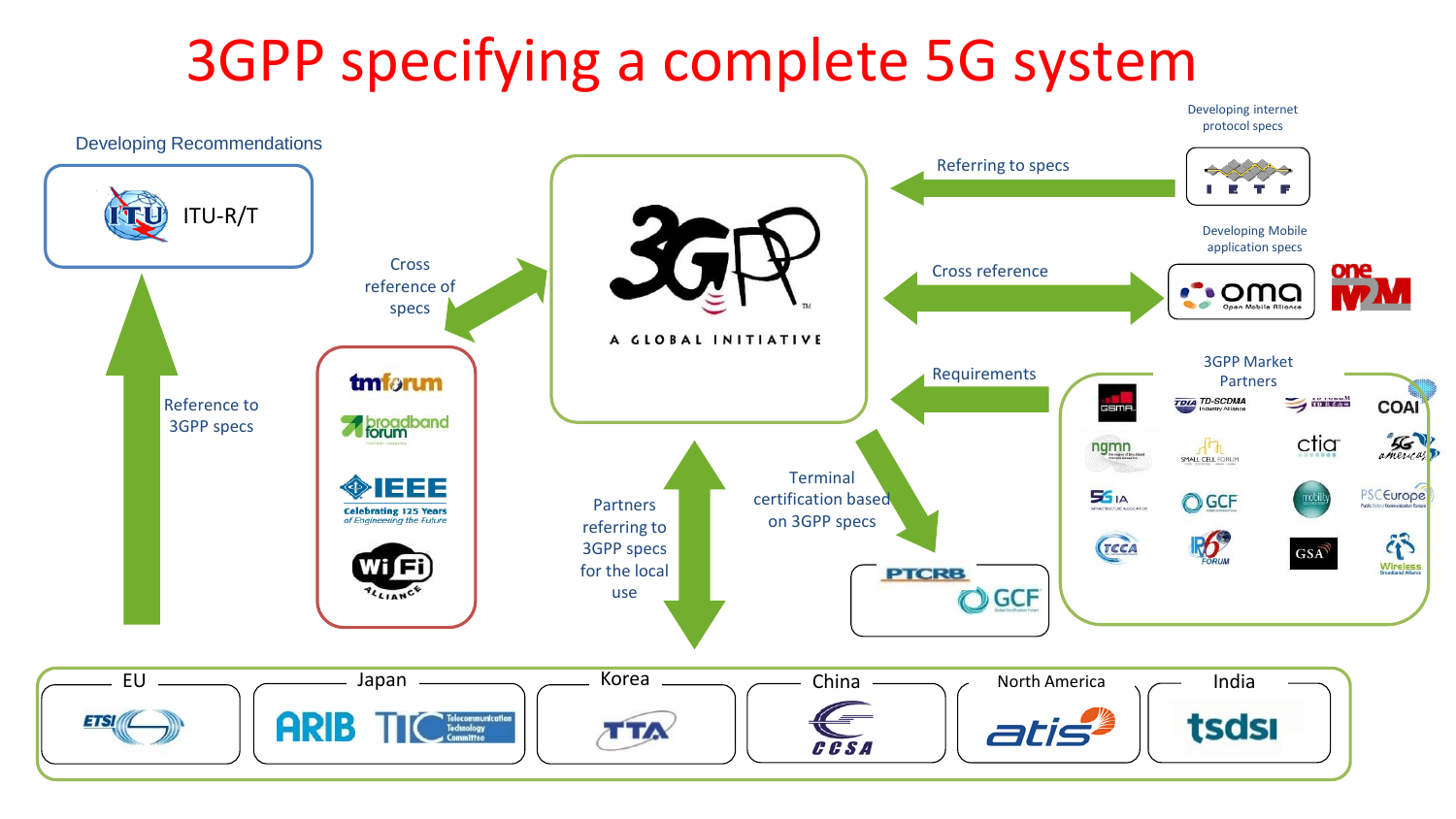### Where it stands now?



#### 5G NR (new radio) completed ahead of schedule

- The specification of 5G NR completed in December 2017, *6 months ahead of schedule*, at the request of those players that wished to deploy 5G early (in non-standalone mode)
- The remainder of 5G Phase 1 (including Next Generation Core Network) on schedule to be completed by June 2018 (enabling deployment in standalone mode)

#### ...but how was that possible?

- 3GPP Working Groups saw a large increase in experts participation (more than 600 experts present in some working group meetings)
- During 2017, 3GPP processed 100 000 input contributions during 75 000 delegate/days of meetings
- This represents an *unprecedented* effort from the whole industry….





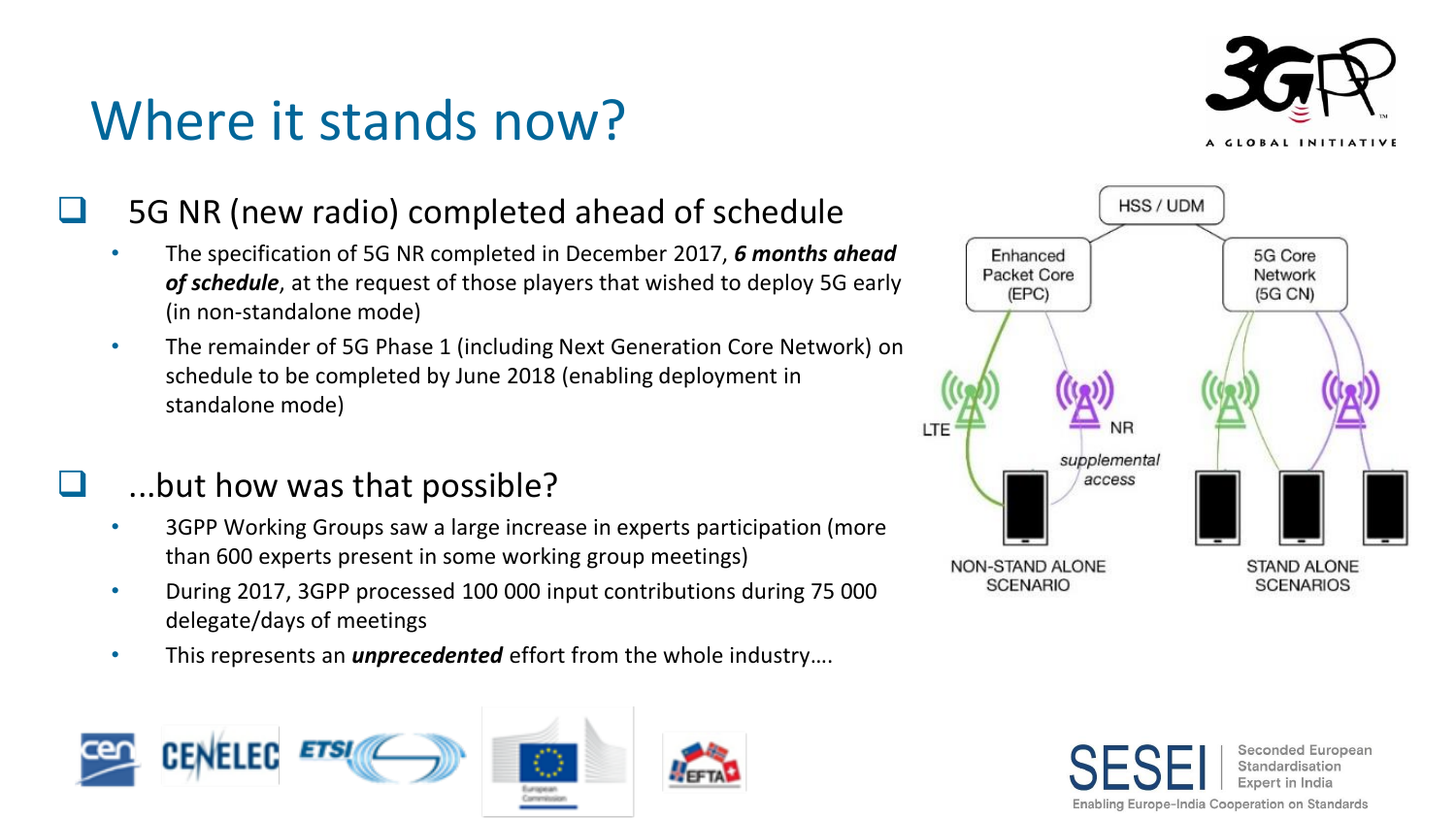### Is it just the same old faces?



#### ❑ 3GPP Members now include, for example:

- **Agricultural** machinery manufacturers (e.g., John Deere, Husqvana, etc)
- **Automotive** manufactures (e.g, Volkswagen, Volvo, Toyota)
- **Rail** (e.g., Internationale Union of Railways)
- **Factory Automation** companies (e.g., Siemens)
- **Energy** Sector (e.g., Legrand)
- **Environment** (e.g., Veolia)
- **Broadcasting** Community (e.g., EBU, BBC, TDF)
- **Satellite** Community (e.g., ESO, Inmarsat)
- **Aerospace** (e.g., Lockheed Martin, BAE)
- **Retail** Sector (e.g., Alibaba)
- **Social Media** (e.g., Facebook)
- **Advertising** (e.g., Google)

Full listing available here:

#### <http://www.3gpp.org/about-3gpp/membership>



















**Seconded European** Standardisation Expert in India

Enabling Europe-India Cooperation on Standards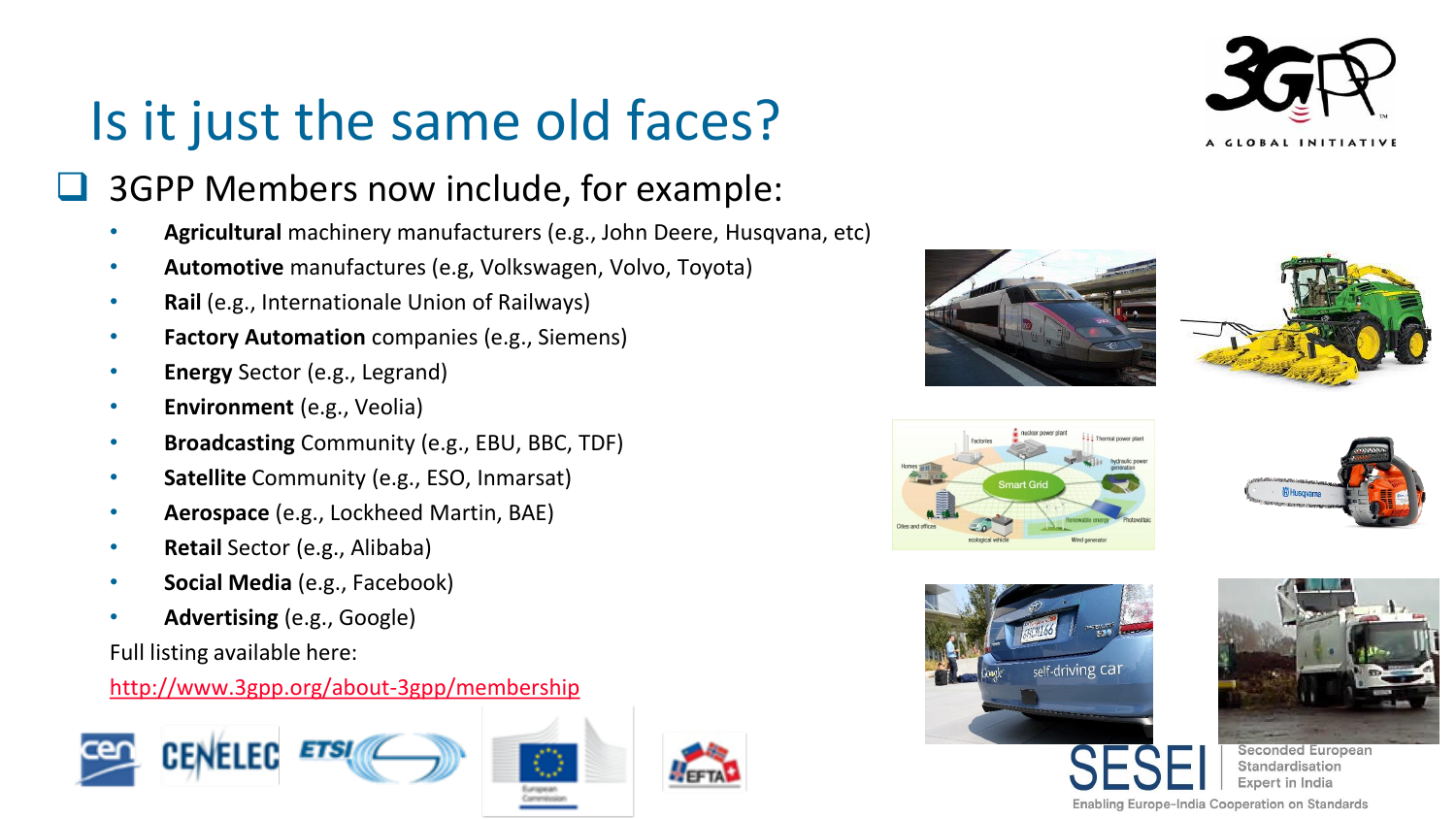### So what next?



- ❑ While 5G Phase 1 (Rel15) completed, agree contents of 5G Phase 2 Rel16)
	- Studies already underway
	- Definitive plans and priorities to be set
- ❑ Continue to work with different industry sectors and encourage their active participation in standards setting
- Release 16 will be the beginning of 5G, not the end!



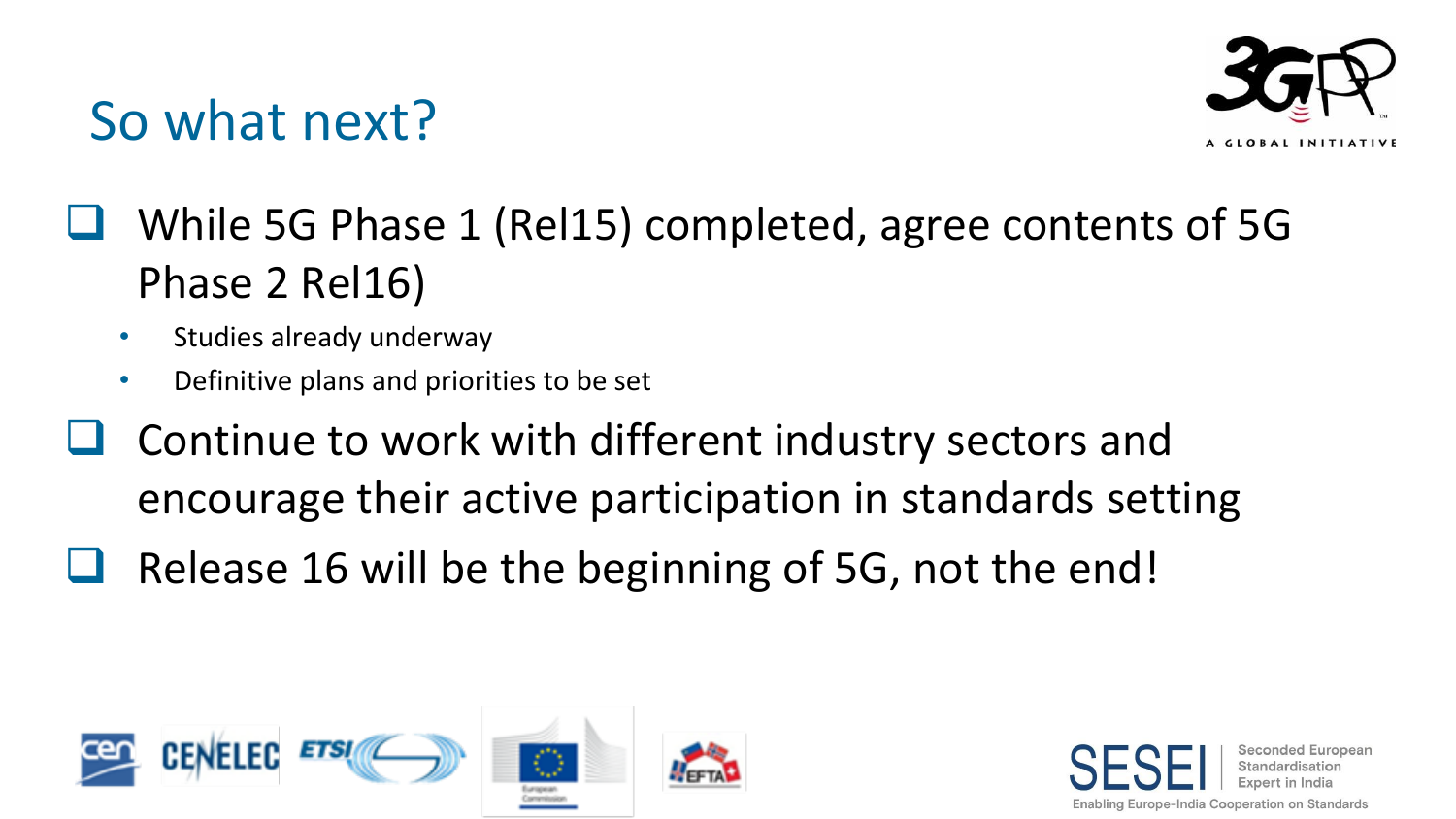

### **For more Information:**



Search for WIDs at <http://www.3gpp.org/specifications/work-plan> and [http://www.3gpp.org/ftp/Information/WORK\\_PLAN/](http://www.3gpp.org/ftp/Information/WORK_PLAN/) (See excel sheet)